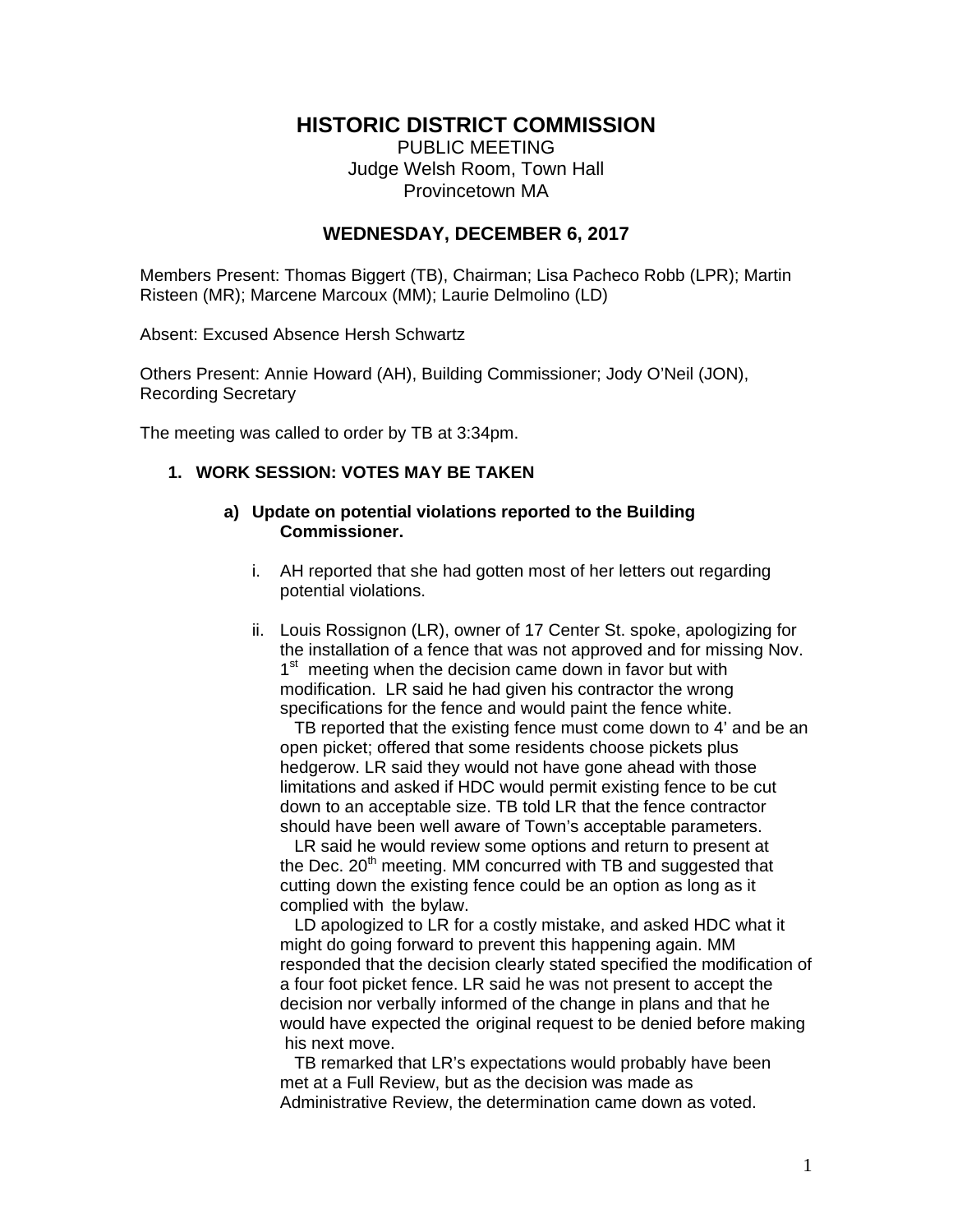**c) Determination as to whether the applications below involve any Exterior Architectural Features within the jurisdiction of the Commission; with Full Reviews to be placed on the public Hearing agenda on the December 20th Public Hearing agenda and Administrative Reviews to be acted on by a subcommittee appointed by the Commission.** 

TB made a motion that the following be considered as Administrative Review for today: ii., 287 Bradford St.; iii., 15 Commercial St.; iv., 25 Tremont St.; v., 14 Center St., UF; vi., 162 Bradford St., U3; vii., 349 Commercial St., UA; viii., 577 Commercial St.; ix., 7 Center St.; x., 232 Bradford St., U2; xi., 309 Commercial St.; xii., 14 West Vine St., #2; xiii., 409A Commercial St.; xiv., 10 Masonic Place, #3 MM seconded the motion, and it passed, 5-0-0.

 MM spoke out about the state of many applications of late that are coming to HDC lacking elevations and lacking proper sizing details, and Presenting poor photographs. This is a problem.

ii. 287 Bradford St. – To modify and already approved plan *(waiting for new plan to sign)*. No one presented. MM noted the size was unclear; LD & TB agreed.

 TB made a motion to approve for the same size and location only; MM seconded the motion, and it passed, 5-0-0.

 iii. 15 Commercial St. – To replace composite deck with azek decking. Laurie Ferrari (LF) from Property Management presented, concurred with TB that the footprint was the same and related to MM that the rails would be untouched.

 TB made a motion to accept as presented; LD seconded the motion, and it passed, 5-0-0.

iv. 25 Tremont St, - To replace entrance doors in kind. LF presented; said replacement was fiber-glass, in kind. TB asked if wood would be an option; LF said it would not. MM took issue with the documentation lacking location and elevation.

 TB made a motion to accept as presented; MM seconded the motion, and it passed, 5-0-0.

v.  $14$  Center St., UF – To re-shingle a roof. AH said this is a posthumous application in that the roof had already been done.

 TB noted the asphalt shingles in kind; made a motion to accept as presented. MM seconded the motion, and it passed, 5-0-0.

vi. 162 Bradford St., U3 – To replace a fence in kind.

 MM said she was unclear per the height from documents presented. TB noted the copy referred to a replacement of the wood lattice, location adjacent to parking, same dimensions as existing stats.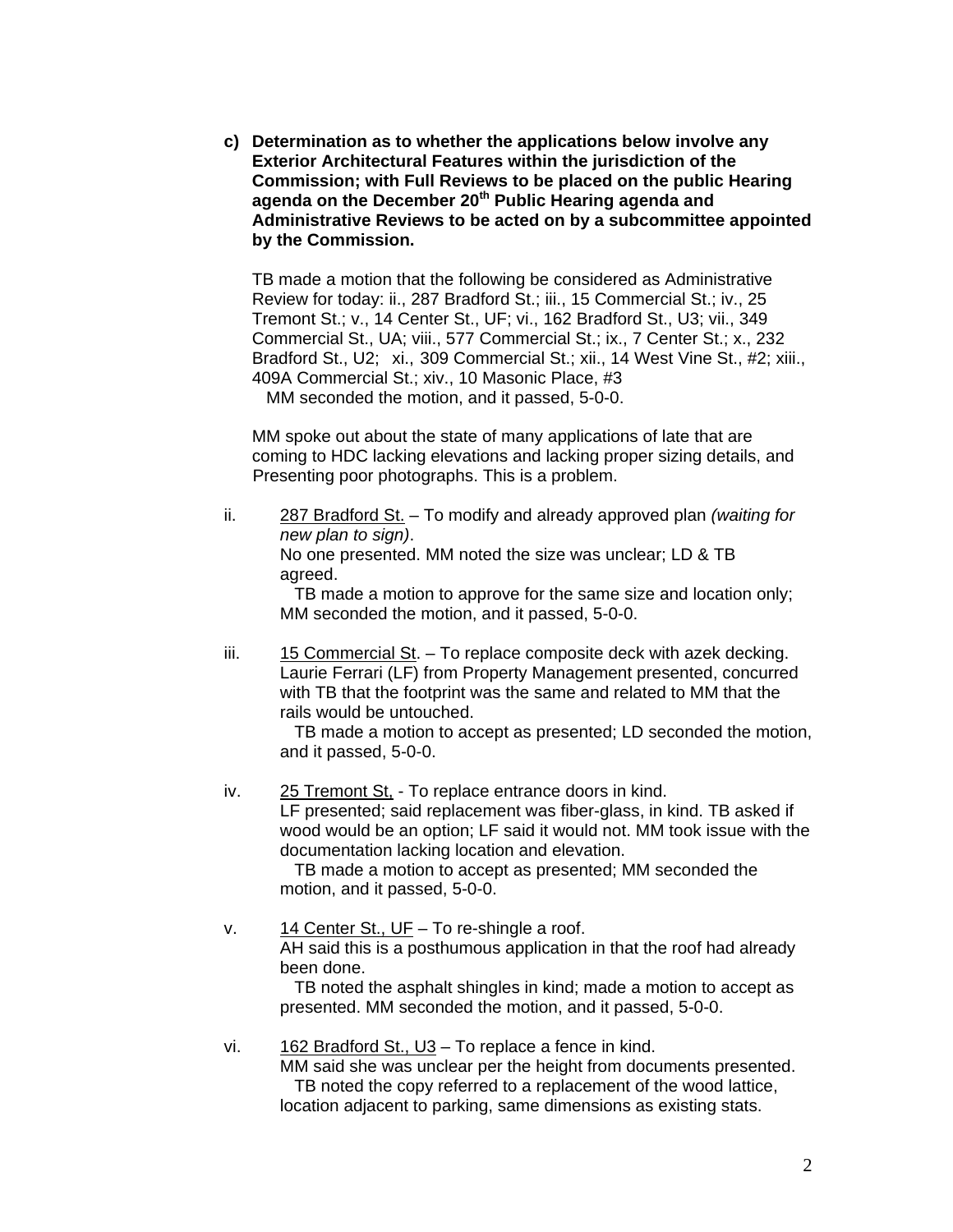TB made a motion to approve with the condition that all sections be the same height. MM seconded the motion, and it passed, 5-0-0.

vii. 349 Commercial St. UA – To re-shingle front of structure.

 Peter Grasso (PG) presented; verified wood shingle replacement on lower section where vertical fence board is currently in place.

 TB remarked this is not replacement in kind. MR said he had been to the site and that as it is storefront commercial space, HDC should pay close attention to what passes as replacement features in those locations.

 PG said it matches the opposite building in look. LD asked if the replacement was tongue-in-groove, PG said it was not. LPR felt the look resembled painted plywood. PG said he thought the boarding was added in the 1950's.

 TB made a motion that HDC make a site visit and table the decision until the Dec.  $20<sup>th</sup>$  meeting. MM seconded the motion, and it passed, 5-0-0.

viii. 577 Commercial St. - To replace 6 skylights in kind.

 LF presented. MM said her only concerns was the azek trim, given its visibility.

 LF confirmed for LPR that the trim in question is for the strips between skylights. LPR said wood is not a good fit for that location as it's a high moisture spot.

 TB made a motion to accept as presented; LD seconded the motion, and it passed, 5-0-0.

ix.  $7$  Center Street – To replace 8 windows in kind.

Tom Sayers presented; said original windows are about 35 years old and rotting; seeking one-over-one replacements. TB noted vinyl cladding, which Tom Sayers said is within the courtyard space. TB made a motion to accept as presented; LD seconded the motion,

and it passed, 5-0-0.

 x. 232 Bradford, U2 – To re-shingle structure. No one presented. MM noted that applicant asked why they must come before HDC if the house is not historic; MM remarked that the property lies within Town's Historic District and that is the reason. TB added that HDC wants to keep the property preserved and pristine. TB remarked the applicant had submitted a good picture and made a motion to accept as presented. MM seconded the motion, and it

passed, 5-0-0.

 xi. 309 Commercial St. – To replace 4 windows and 1 door in kind. Ed Boxer, owner, presented, said his contractor was not present, confirmed the door was wood, windows were fixed. MR noted the trim was all wood, confirmed space was commercial.

 TB made a motion to accept as presented on the condition that all aspects of replacement are in wood. MM seconded the motion, and it passed, 5-0-0.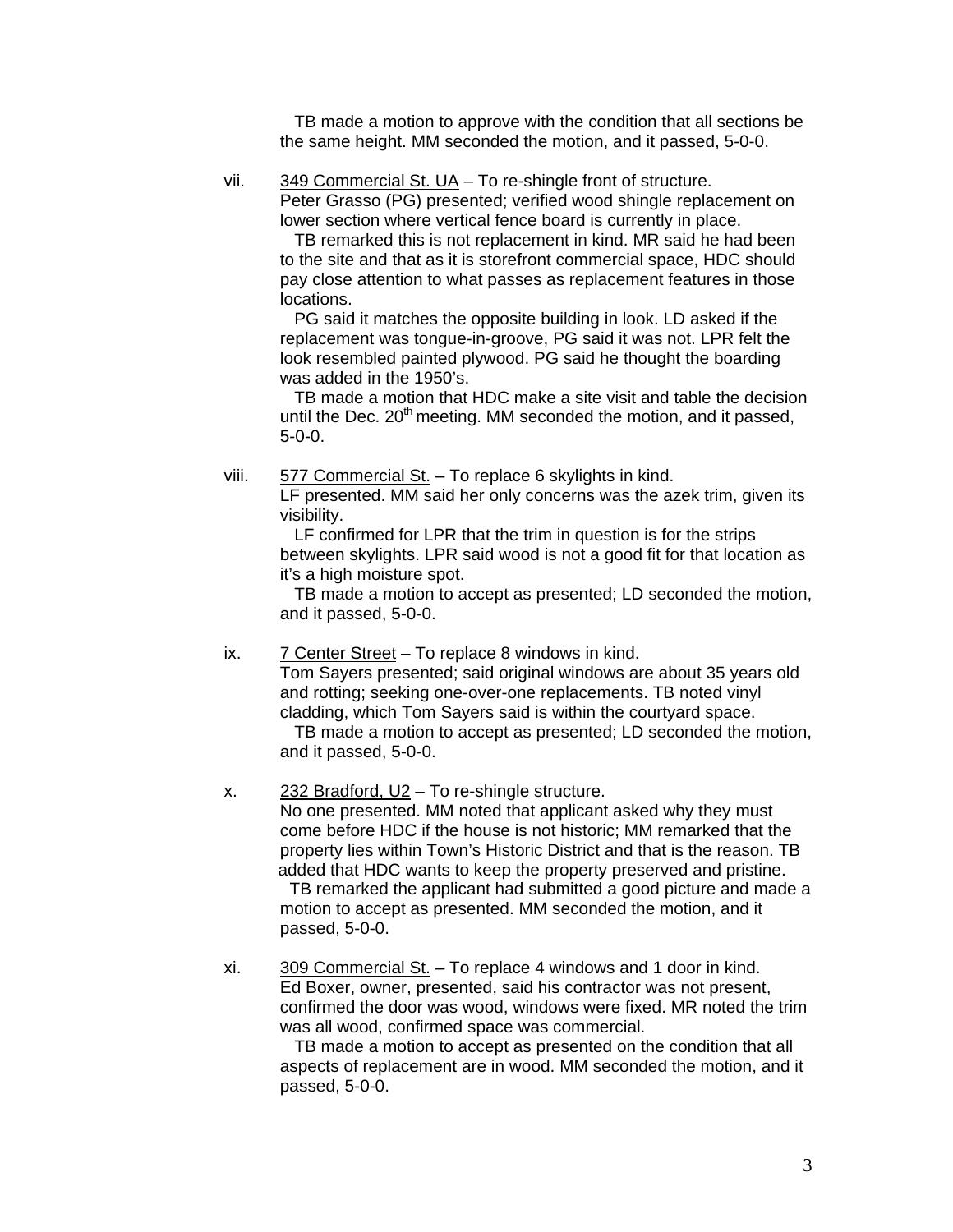xii. 14 West Vine St. #2 – To re-side.

No one presented.

 TB noted wood shingles and made a motion to accept as presented; LPR seconded the motion, and it passed, 5-0-0.

 xiii. 409A Commercial St. – To replace existing deck with azek decking. No one presented.

 MM asked for clarification that only the decking not the railings were being replaced; LPR concurred, from diagrams.

 TB made a motion to accept as presented; MM seconded the motion, and it passed, 5-0-0.

xiv. 10 Masonic Place, #3 – To replace decking in kind.

No one presented.

MM noted it was mahogany for mahogany.

 TB made a motion to accept as presented; MM seconded the motion, and it passed, 5-0-0.

 The Administrative Reviews completed, HDC moved to Full Review applications.

i. 4 Baker St,. – 18- 061; to modify an already approved plan *(waiting for new plan to sign)*.

AH distributed diagrams. TB noted the door had been installed. HDC signed on plans; decision having already been made.

xv. 6 Cottage St. – To amend a previously approved plan.

 AH called in Leif Hamnquist (LH) to present. Don DiRocco joined him. AH confirmed the location was Unit #2, the window wall; AH confirmed applicant is going through appeal process, but is willing to do west wall with no openings, and will put in openings following decision.

 LH said the plan was amended in terms of changed dormer and re vamp options per fenestrations.

TB made a motion to accept as Full Review to be heard at Dec.  $20<sup>th</sup>$ meeting; MM seconded the motion, and it passed, 5-0-0.

 xvi. 212-214 Commercial St. – To replace skylights with a dormer on the north and south elevation of a structure.

 TB made a motion to accept as Full Review; MM seconded the motion, and it passed, 5-0-0.

 xvii. 18 Pleasant St., U3 – To install new and replace existing windows and doors.

 TB made a motion to accept as Full Review; MM seconded the motion and it passed, 5-0-0.

 xviii. 155 Bradford St. – To remove decks, replace remaining railings and decking and to replace windows and doors.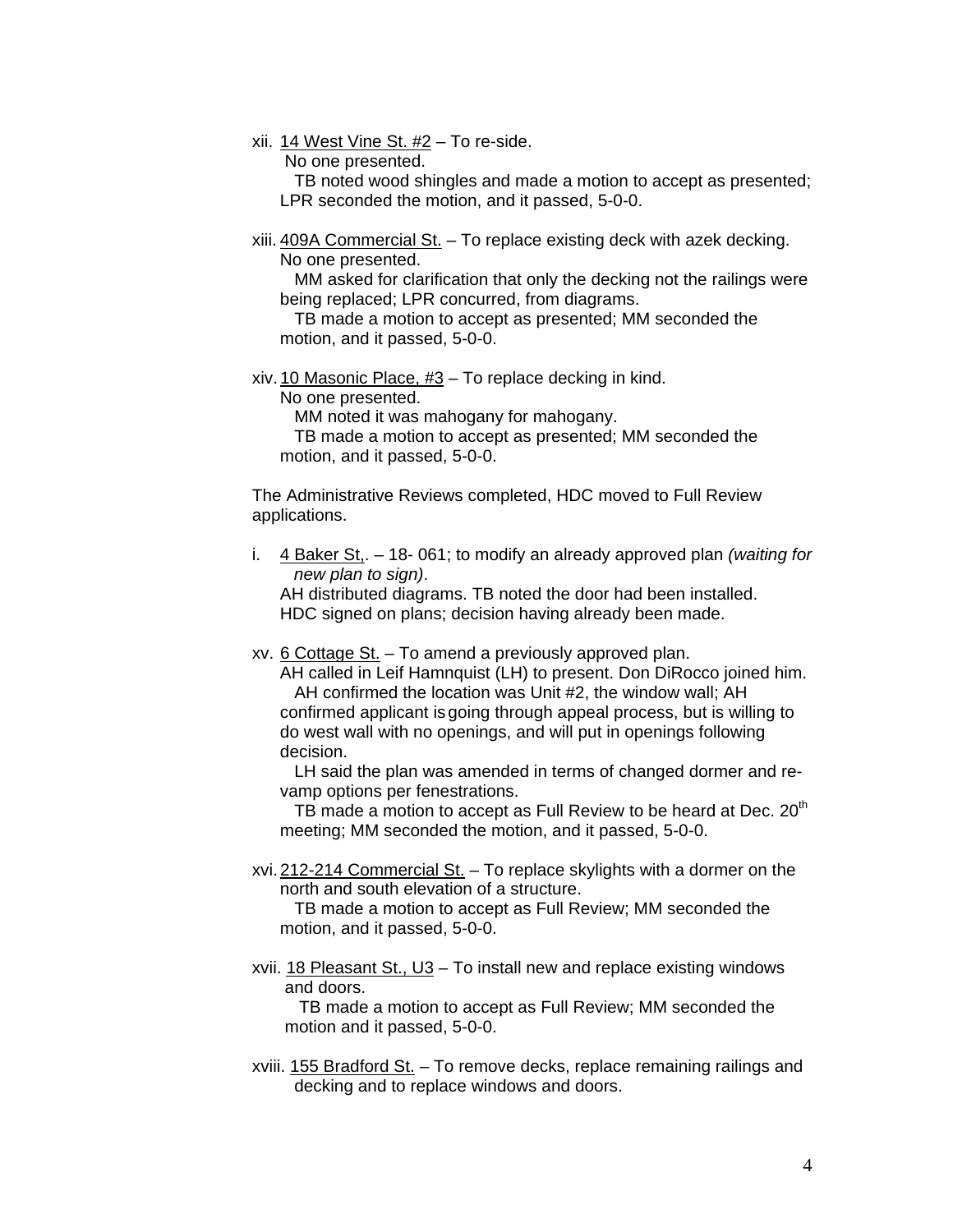TB made a motion to accept as Full Review; MM seconded the motion, and it passed, 4-0-0. LPR sat out the vote.

#### **b) HDC 18-028, 18 W. Vine St. reconsideration.**

MM read a letter from attorney, Jonathan Silverstein, which indicated that the previous HDC ruling may stand; that there is a lack of clarity if and when there was a conflict of interest regarding LD's participation in the decision concerning 18 W. Vine St. based on the facts submitted; that any conflict of interest could be determined to be of her own choosing. In conclusion, the 3- 2-0 decision in favor will stand and be filed today or tomorrow.

 MM spoke of a forthcoming conflict of interest law seminar to be presented perhaps in February and with the participation of other Town boards. MM said she had already spoken to the State which is prepared to participate, adding that such seminars have been a re-occurring feature in Town operations in the past, presented every two or three years. The HDC will initiate holding the Conflict of Interest Law Seminar and will want to invite other Regulatory Boards and also Town Employees.

#### **2. PUBLIC COMMENTS:** On any matter not on the agenda below.

#### **a) 34A Pearl St.**

Jeffrey Mulliken presented with hand-out, photos.

 JM reported that after it was determined the structure could not be raised, the walls were removed to reinforce the foundation whereupon a robust infestation of carpenter ants was found within the walls. JM said they tried to rescue as much of the structure as possible, preserving some beams and salvageable lumber for re-use in a decorative sense; mentioned receiving AH's e-mail per the use of unsafe materials in construction.

 TB remarked that HDC is always pleased to learn that builders are operating with green initiatives, that dealing with old houses in never easy. MM said she, too, appreciates the challenges the applicant has faced and that safety overrides historic, thanked the applicant for keeping HDC informed.

No other public comments; Public Hearing began at 4:23pm.

#### **3. PUBLIC HEARING: VOTES MAY TAKEN**

 **a) HDC 18-056** *(continued from the meeting of Nov. 15th)* 

Application by **Don DiRocco, of Hammer Architects**, on behalf of **Jay Anderson**, requesting to demolish an existing three-story structure and construct a new two-story structure on the south elevation of the property located at **53 Commercial Street, Rear**.

Lester J.Murphy (LJM), Don DiRocco (DD) and Leif Hamnquist (LF) presented with on-screen projections; PDFs to be sent to HDC tomorrow. MR read a statement citing the Mullin Rule that he had reviewed the

PTV recording of the Nov.  $15<sup>th</sup>$  meeting, which he missed, and reviewed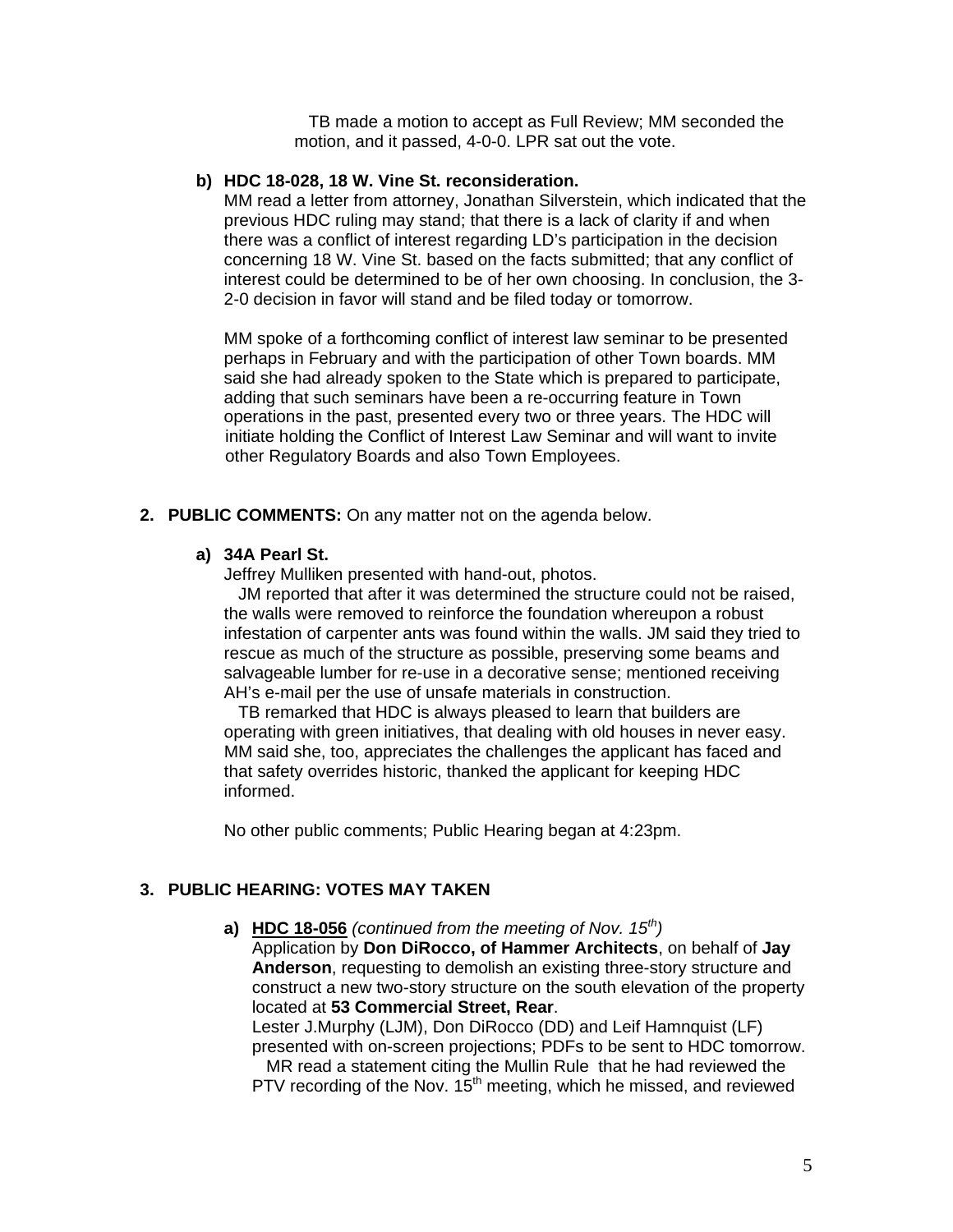article materials and so was prepared to participate in deliberations on the decision. .

 DD addressed screened schematics, said entire length stands at 84'; height to be raised for FEMA regs. is 4.3', which is not favorable. As an alternative, one renovation plan would remove third floor and add a pitch roof which is compatible to other structures, but not suitable as it looms high over neighborhood.

 Rejecting this alternative, DD said they then went back to the original concept and overlaid a re-vamp on the old design which now shows the whole building in the less restrictive FEMA AO zone, which has a much less stringent requirement; in an AO Zone a structure must be 2' above the adjacent grade, not an intense requirement. The whole point, DD said, was to take the building out of the FEMA V Zone; current proposal involved removing 6' on Harbor side and a piece of what is now the garage to re-work the remaining structure to comply with the FEMA AO Zone and give the rear a cluster look.

 Views were presented from West End Parking lot; the beach; and Commercial St. DD said the tower roof was changed to a 3-and-12 pitch; changed shingles; reduced roof line; simplified trim details; windows brought down to comply with roof line.

 DD observed that in studying the landscape of Town structures, gable ends facing water emerged as a defining feature and, as such, the applicant was aiming to achieve that same look.

 LJM remarked that this revamp will be more expensive but that owner intends to use as much of the original structure as possible to avoid a demolition in favor of renovation. TB asked how that will be facilitated. DD explained that as a new foundation is needed to be compliant, by separating the walls and remounting them, the structure will be reconfirmed with a reduced footprint.

 MM said she wouldn't make a decision without the actual plans in hand and with proof that the renovations would not serve as a demolition, appreciated a new sensitivity to the site. LH said that the next set of diagrams will have notes on construction procedures, specifying which walls are affected.

 HDC assured LJM that the applicant was moving in the right direction. LPR said she liked the original design, thought it was a great improvement to the district; liked the re-vamped tower.

 MR remarked that the applicant has done a good job in re-design, asked for a review of FEMA AO zoning. DD said it signifies a flood elevation of 2; meaning 2' above the highest adjacent grade, not the sea level – which pertains all other FEMA zones; buildings would be uniform through step-ups, ridge height of rear building will be 27''.

 LH commented on the intricacies of the application process that addresses two lots and four buildings but that is actually one structure.

 LD spoke of the complex as a beautiful reproduction of a community of four simple cottages but with a Disneyland structure in the middle that throws the humble aspect off.

 TB said he agreed with LD 100%; that even as applicant had made great progress, the tower doesn't seem to fit, needs to be re-thought.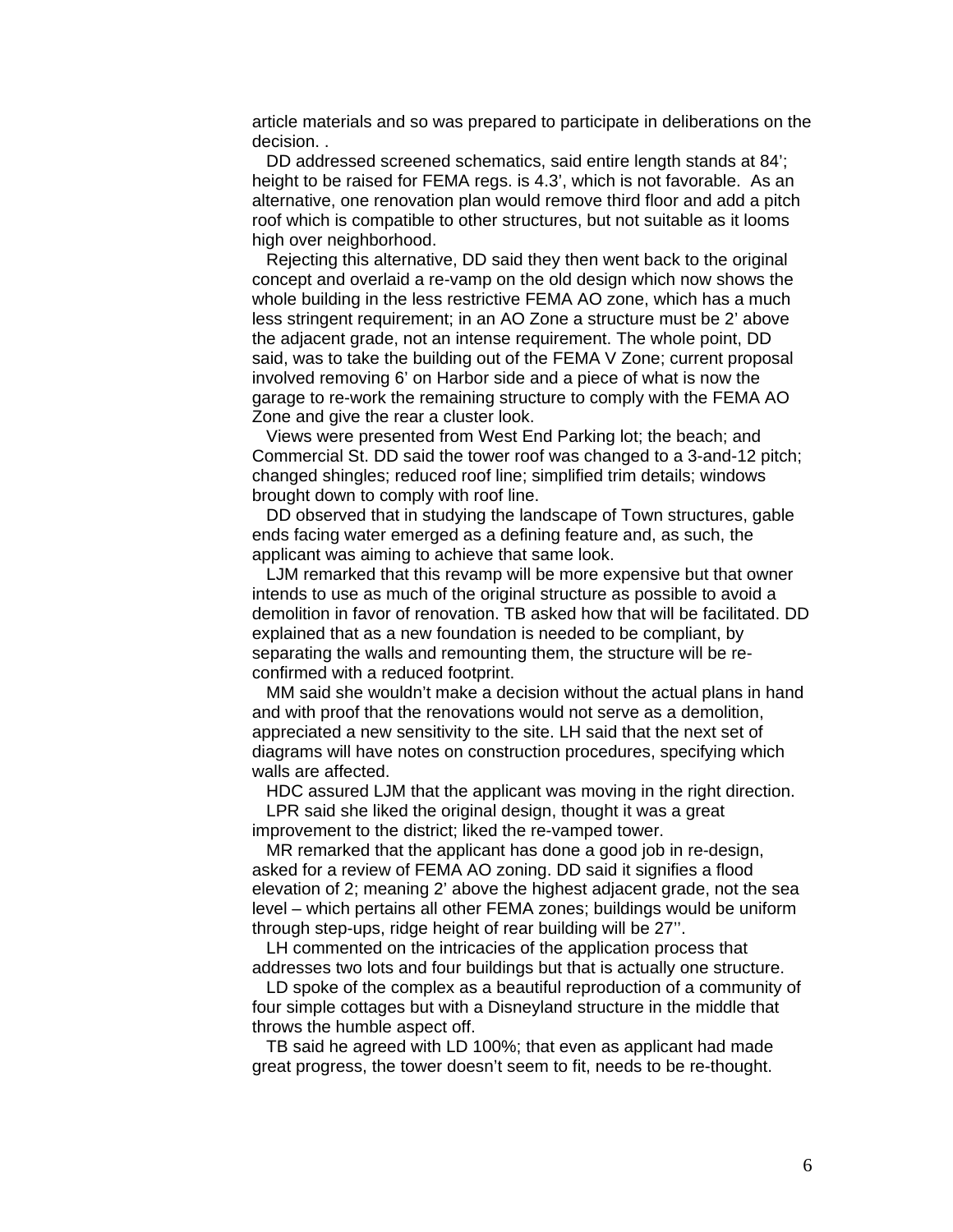HDC discussed tower, cupola options with applicant. TB recommended HDC spend time with forthcoming drawings and required actual plans in advance of the next meeting.

DD signed continuation waiver.

 TB made a motion to accept a time extension; LPR seconded the motion, and it passed, 5-0-0.

TB made a motion to continue the case at the meeting of Dec.  $20^{th}$ . LPR seconded the motion, and it passed, 5-0-0.

**b) HDC 18-072** *(continued from the meeting of November 15th)*  Application by **Joaquin Wheeler**, on behalf of **Barbara Reynolds**, requesting to remove and replace an existing roof and install a skylight on the structure located at **462 Commercial Street**. Joaquin Wheeler presented, discussed drawings with HDC at dais. TB recorded changes.

 TB made a motion to accept with skylight modification of 21x37+7/8. MM seconded the motion, and it passed, 5-0-0.

**c) HDC 18-078** *(continued from the meeting of November 15th)* 

Application by **Mark Kinnane, of Cape Associates, Inc.**, on behalf of **Barry Peskin**, to demolish and reconstruct on a new foundation at the property located at **11 Brewster Street**.

No one presented.

 AH read an e-mail letter from Barry Peskin's lawyer requesting to hear decision at the HDC meeting of Dec.  $20<sup>th</sup>$ ; said she had to accept the email as applicant's time-waiver.

 TB mentioned that the structure was artists' buildings and that Cookie Mueller was a former tenant; that this was a cause to ponder decision. LPR remarked that there should be no public commentary made without applicant being present and the discussion was postponed.

 TB made a motion to accept the applicant's e-mail as a time-waiver; MM seconded the motion, and it passed, 5-0-0.

TB made a motion to move the decision to the Dec. 20<sup>th</sup> meeting: LD seconded the motion, and it passed, 5-0-0.

#### **d) HDC 18-101**

Application by **Pavel Fiodarau**, on behalf of **Jacqueline LaLonde**, requesting to add and reconfigure windows on a dormer, add a window in the attic to match existing windows and to replace a kitchen window on the structure located at **5 Dyer Street**.

 Pavel Fiodarau presented; remarked that both windows are not visible from Commercial or Dyer Streets.

 TB read a letter from owner stating windows in question were not street visible.

 MM read a letter from Daniel Luther and Dan Judas from Benchmark Inn, abutter, in support of application, having determined the windows are not in public view; are pleased to see neighbors keeping old house in great condition with historical sensibility.

 TB read a letter from Stephen Katsurinis and Brandon Quesnelll, immediate abutters, who found the improvements appropriate, windows not visible.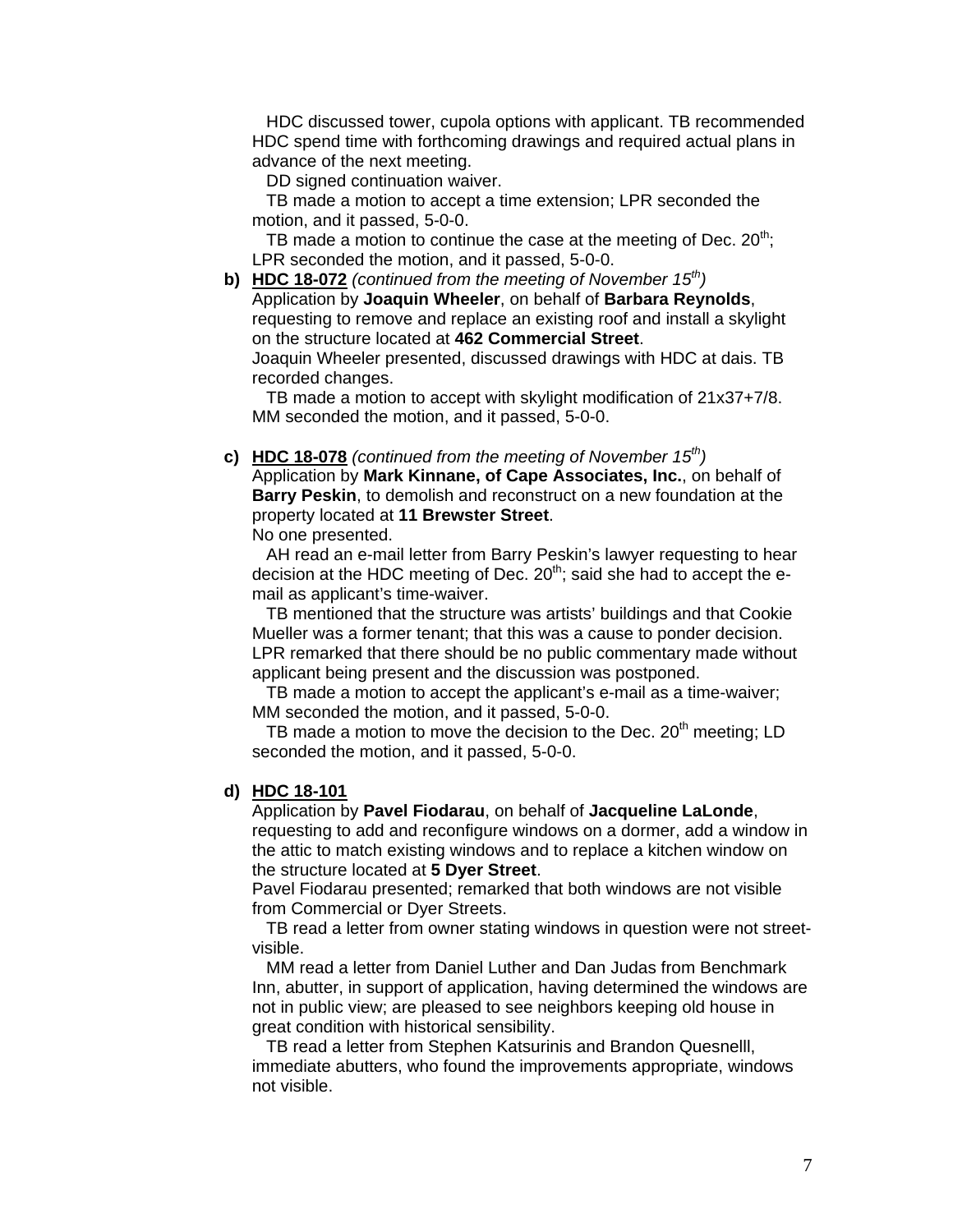LD felt that in a perfect world the attic window would be a bit smaller as is generally seen on the  $3<sup>rd</sup>$  floor of structures.

 TB felt the dormer window a vast improvement; received confirmation that new fenestration was 6-over-6, in kind; made a motion to accept as presented. LD seconded the motion, and it passed, 5-0-0.

#### **e) HDC 18-107**

 Application by **KKA Bazarian**, on behalf of **509 Commercial Street, LLC** requesting to raise a structure 9' to meet FEMA regulation, to remove and replace a deck and enclose the area beneath it on the south elevation and to construct a stairway for egress on the west elevation on the property located at **509 Commercial Street**.

 TB read a statement quoting the Mullin rule that he had reviewed the PTV video and read materials of the case on Dec.  $4<sup>th</sup>$  and thus was able to participate in these deliberations.

 Lester J, Murphy, attorney (LJM), Lyn Plummer (LP) and Kevin Bazarian (KB), presented.

 LJM spoke of the need to raise the building 2' above the FEMA-required flood elevation level. Also, owner is now mandated to design a  $2<sup>nd</sup>$  egress on the west elevation.

 LP spoke of the original application with HDC and Zoning and based on advice from AH, removed the back porch element that would have triggered FEMA. However, as it is now determined that the foundation situation has forced FEMA requirements, they have added that addition back on; seeks HDC's advice on lattice-work and how to make effective.

 KB said of TB's request for feed-back, that he had nothing to add. Public comments:

 Philip Cozzi (PC), owner of residence at 508 Commercial St., the Old Homestead across the street, said he initially had no problem with the design but had contention with BFEE 9' level and asked for explanation; remarked that new building has no resemblance to original structure; objected to the shadow profiles on adjacent profiles with newly proposed ridge-line; stated open stairwell on west elevation is a huge massing, monumental; asked if parking would be underneath the new house; and suggested that the project posed a negative impact on the neighborhood.

 LD interjected, said that this segment of the meeting was a time for reading of letters.

 PC continued, asked again per parking and huge massing on the east view from his upper deck, suspected it topped out at over 14'; felt plans were very vague and that scale to plans were not accurate per 3/16's of an inch. PC said he would offer a re-design of his own at no charge that would lower the ridge-line and make the property more appropriate; advised everyone to look at David Dunlap's book of historic Provincetown for reference. PC reiterated that he was in favor of initial design and asked how things got to this point.

No Letters.

 TB closed Public Comments; said he agreed with PC and asked what had happened to bring new design so far over scale.

LJM replied that the FEMA regulations had forced the changes.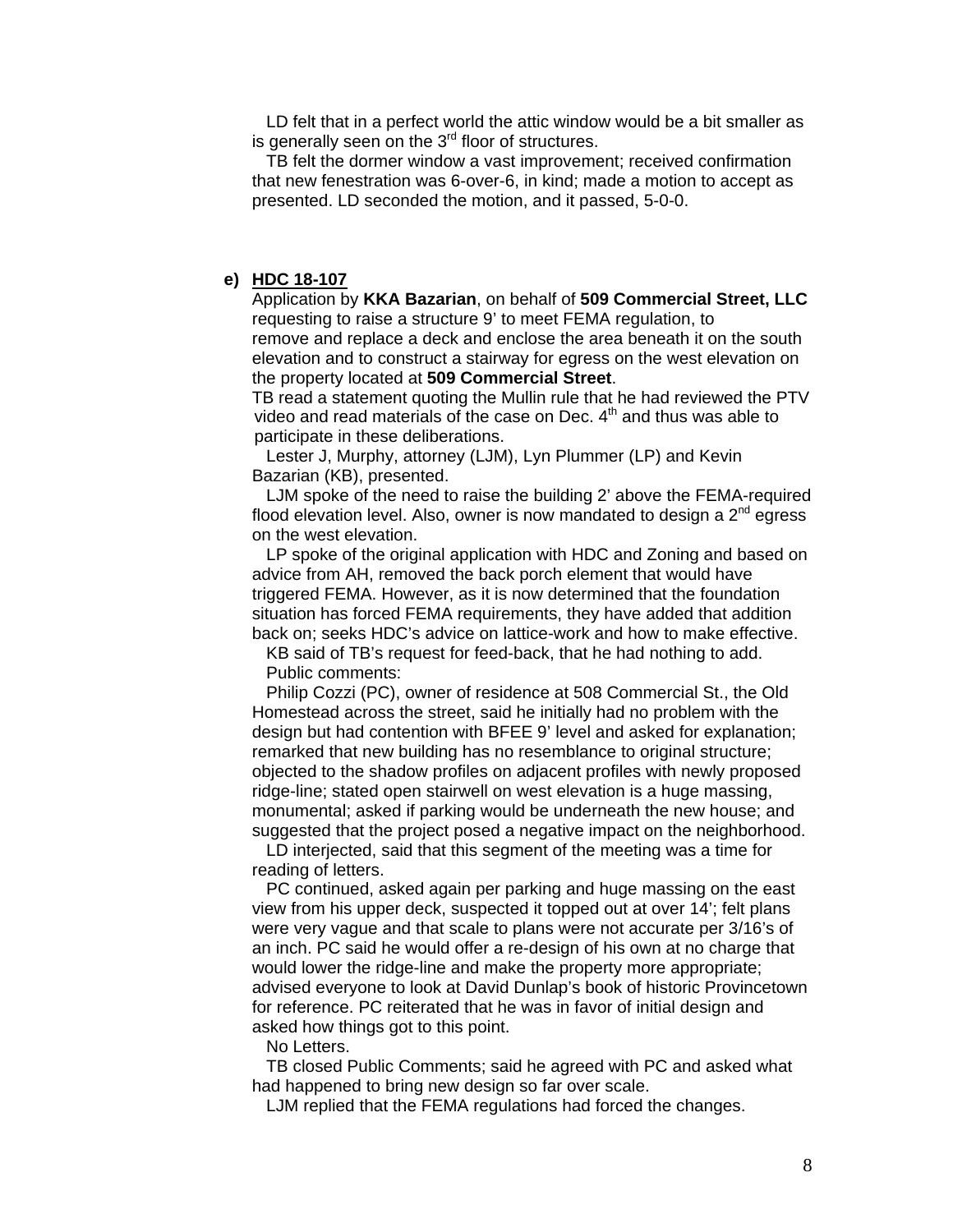LD offered that FEMA kicked in because the foundation needed to be repaired. TB asked for Site Specific Elevation cert., which was presented. Applicant verified that property is in the FEMA V Zone, which has a 26% chance of flood, per guidelines read by MR.

 LJM reported new elevation means the base elevation is 15' and the new structure must be 2' above that requirement. MR responded that there was still too much massing in the new design, asked how much had been added; what is the additional massing from the original?

LPR asked for spot elevations on the site plan.

 LD asked if foundation repair had been done; KB said it had not. LD asked if new foundation would trigger FEMA; AH replied it would.

 LPR suggested this case put the Town in uncharted waters nationally; remarked that 9' is a massive change for the east end of town; asked if there are loopholes to consider. LPR said she could not vote today without benchmark elevations and how they relate to site contours; was shocked at a 9' lift.

 MM concurred with LPR for the need for verification; asked is there could be a creative attempt to not go above the 49% FEMA trigger; asked if it was the market value that produced the trigger.

 AH reported the 49% is based on the linear footage of the foundation. LPR asked if a percentage of the foundation could be altered to avoid the trigger; LP said she was informed that 100% of the foundation sits in the zone and that they have done everything they can and didn't feel there was any more research available to avoid their predicament..

 AH asked if structural engineers wrote up an evaluation. KB replied that there might be options but they would be up to AH; AH said, no, that acceptable proposals would come from a structural engineer. LPR recommended that endorsement as it might offer up a solution.

 TB suggested HDC needed to do some research on foundations. LPR concurred, requested accurate contours. LP said they could try to return for the decision on Dec.  $20<sup>th</sup>$  but could not say for certain; mentioned that \$10,000 was what was in question for the structural analysis to install steel, raise house.

 AH informed that the assessed value is not the appraised value which is what starts the motion; then the appraisal number is weighed against construction costs which, in this case, came in below 50% by a little.

 It was agreed that a time-constraint of January 30, 2018 would be put in place. LJM signed the constraint.

 TB a motion for a time constraint in the case; MM seconded the motion, and it passed, 5-0-0.

 TB made a motion to move the decision to the meeting of Jan. 3, 2018; MM seconded the motion, and it passed 5-0-0.

 AH remarked on the foundation case with abutter St. Mary's Church, and how the parties then worked hard to avoid a FEMA impact.

 TB remarked that owners and builders working in high velocity zones should come to understand the scope of what they are up against in re design. LD suggested that HDC needs to be vigilant in making owners in historic district keep to the 25% level of preservation.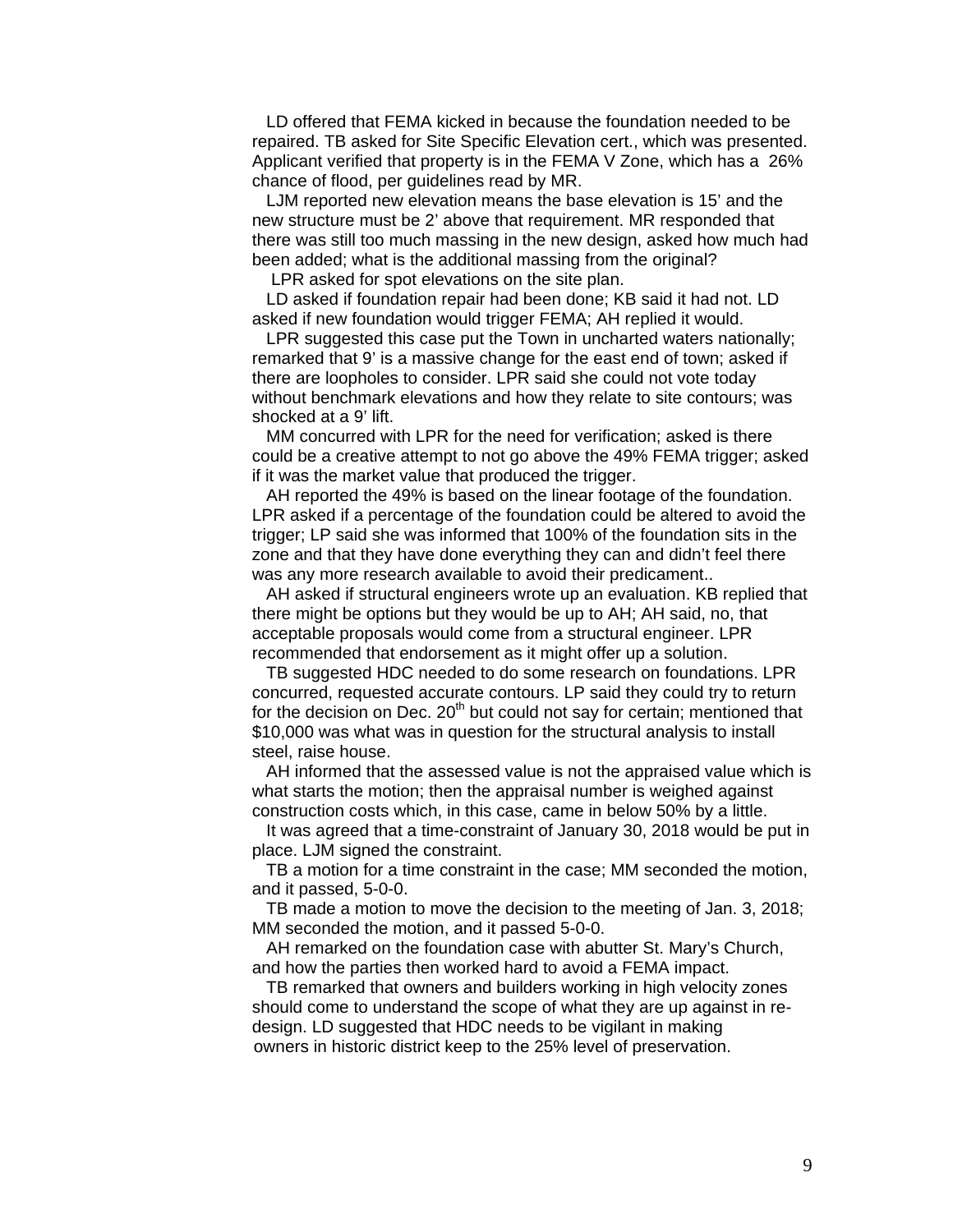## **f) HDC 18-108**

Application by **Robert A. Henrique,** on behalf of **Donald E. Butterfield,**  requesting to replace a deck in-kind on the south elevation of the structure located at **43 Commercial Street, UB.** 

Robert A Henrique presented. MM remarked that the change from wood to steel cable rendered the decision as a Full Review; said she preferred wood.

 TB made a motion to accept as presented; LPR seconded the motion, and it passed, 5-0-0.

### **g) HDC 18-109**

Application by **William N. Rogers , II**, on behalf of **Leonard Enos**, requesting to restore a fire-damaged building, including restoring a second floor dwelling unit, constructing a roof structure for a second floor seating area, adding a new means of egress deck and stairway and creating a new restaurant/bar area in the structure on the property located at **315A Commercial Street**.

 Presenters were Lester J. Murphy (LJM), attorney; Gary Lockwood (GL), engineer, of William N. Rogers; Leonard Enos, Jr. (LE); Leonard Enos, III.

 LJM referred to the 2006 application on behalf of Mr. Enos for renovation and modifications, until Chapter 91 had thwarted that project. Updating to the fire that occurred to the property this year over the Memorial Day holiday, the owner now wishes to address those original plans as they seek approval for a re-build.

 GL said the three-bedroom apartment in the middle section is to be moved to the location where the pizza place stood; middle section will now house the bar/restaurant. In the rear of the building are the two means of egress to serve the  $2<sup>nd</sup>$  floor.

No public comments or letters.

 MM mentioned she sat on the approved decision of original plans 11 years ago; cautioned about going over 50% to trigger FEMA; said she liked the design and were fitting to the guidelines..

 GL remarked that they are so on top of FEMA flood zone issue and are on target to keep from having to raise the structure at an estimated 5'.; said they will work with AH and the contractors to shave every number.

 LE said they've done their due diligence and referenced the property at 509 Commercial St. as to what they have already experienced in terms of fielding guidelines and limitations.

LD said she found the design charming, which she usually doesn't say.

 LPR said that as it's already been approved she would agree, but one nit-picky item was the 2<sup>nd</sup> floor bracing, which seemed kind of countrywestern-like. GL replied that the angle-bracing helps keep the size down.

MR said he liked the design and would vote to approve as presented.

 TB appreciated the design and feels people will really appreciate the look; asked if visible elements would be wood. GL said it would except for composite where features were not visible, and the 2<sup>nd</sup> floor decking, too; all remarked that a cedar porch would be wonderful, but GL mentioned they needed to be careful not to trigger the 50% over-limit of costs.

 AH pointed out that two-over-one windows will not be installed; GL concurred as the space is too slim between buildings.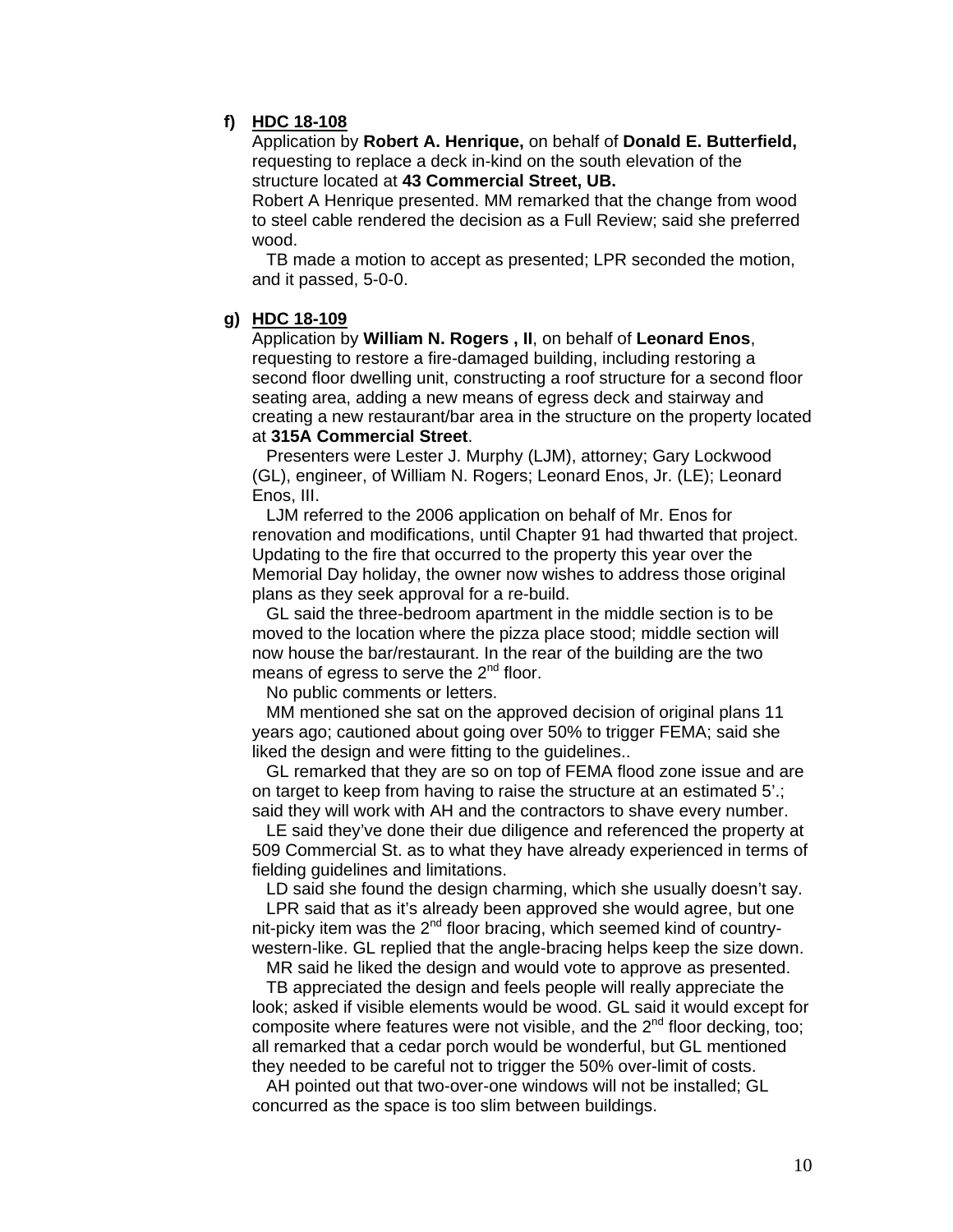TB made a motion to accept as presented; MM seconded the motion, and it passed, 5-0-0.

### **4. DELIBERATIONS ON PENDING DECISIONS: VOTES MAY BE TAKEN**

HDC discussed assignation of pending decisions. MM said she had filed 11 decisions this week and would be filing another nine.

Decisions by TB, read by TB:

- cc) **HDC 18-073: 634 Commercial St.** Decision from 11-1-17 TB made a motion to approve the decision; LD seconded the motion, and it passed, LD, 5-0-0.
- x) **HDC 18-051: 4 Mozart Ave., #3** Decision from 11-1-17 TB made motion to approve the decision; LD seconded the motion, and it passed 5-0-0.
- t) **HDC 18-037: 6 Cottage St.** Decision from 11-1-17 TB made a motion to approve the decision; MM seconded the motion, and it passed, 4-0-0; LD, recused.

Decisions by MR, read by MM:

- u) **HDC 18-038: 25 Tremont St., #A1**. Decision from 10-4-17 MR changed "highly significant" to "significant." TB made a motion to approve the decision; MM seconded the motion, and it passed, 5-0-0.
- s) **HDC 18-026: 22 Bangs St..** Decision from 10-4-17 TB made a motion to approve as presented; LPR seconded the motion, and it passed, 4-0-0; MM, recused as abutter.

### **5. ANY OTHER BUSINESS THAT SHALL PROPERLY COME BEFORE THE COMMISSION**

# **1. d) Review and approval of Minutes:**

 MM made a motion to approve minutes of Nov, 29, 2017; TB seconded the motion, and it passed, 5-0-0;

AH added that a decision would be filed tomorrow on 18 W. Vine.

 MR reminded AH that she said she would give him a priority list, per decisions.

 AH said she was approached on street per 17 Center St. and suggested a letter to be sent out on fencing rulings.